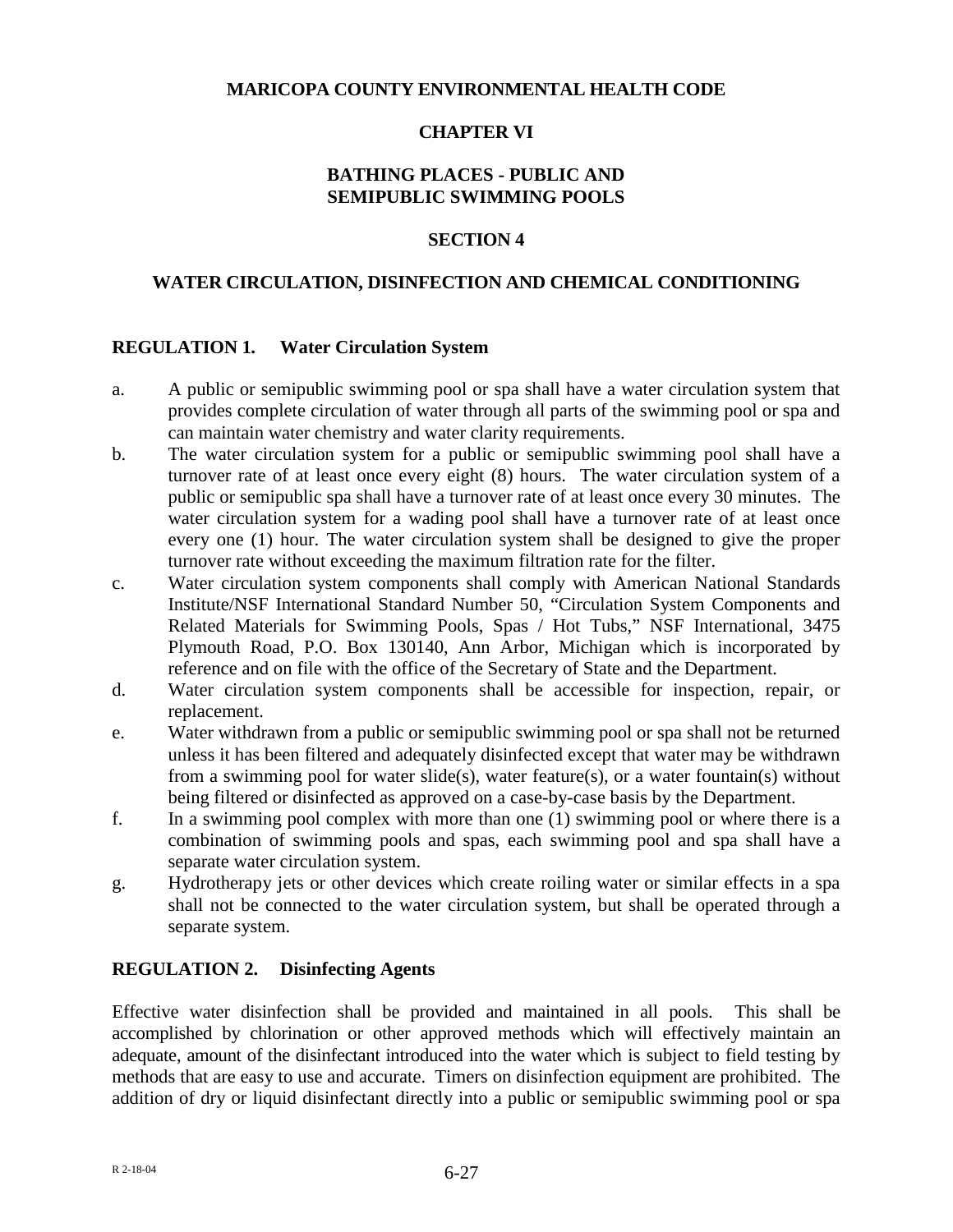for routine disinfection is prohibited. This prohibition does not prohibit the use of liquid or dry disinfectants for shock treatment of a swimming pool or spa.

# **REGULATION 3. Gaseous Disinfectants**

When gaseous chlorine is used, the following additional features shall be provided:

- a. The chlorinator, chlorine cylinders and associated chlorination equipment shall be located in a separate well-ventilated enclosure at or above ground level. The enclosure shall be reasonably gas-tight, noncombustible and corrosion-resistant. The door of the enclosure shall open to the outside and shall not open directly toward the swimming pool.
- b. If chlorination equipment is placed in a room, then an exhaust fan or gravity ventilation system shall be provided. Mechanical exhausters shall take suction six (6) inches or less above the floor and discharge through corrosion-resistant louvers to a safe outside location. A gravity ventilation system shall be designed and constructed to discharge to the outside from floor level. Fresh air intakes shall be located no closer than three (3) feet above the ventilation discharge. Chlorine room exhausts shall be directed away from the swimming pool to an area, which is normally unoccupied. Chlorine room fans shall be capable of completely changing the air in the room at least once per minute.
- c. Electrical switches to control lighting and ventilation in the chlorine room shall be located on the outside of the enclosure and adjacent to the door.
- d. Chlorine cylinders shall be kept in an upright position and securely anchored to prevent them from falling. Chlorine cylinders may be stored indoors or outside. If stored outside, chlorine cylinders shall not be stored in direct sunlight. Chlorine cylinders shall not be stored near an elevator, ventilation system or heat source.
- e. A warning sign shall be placed on the outside of the door to the chlorine room, which cautions persons of the danger of chlorine gas within the enclosure. The warning shall be in letters three (3) inches high or larger. The door to the chlorine room shall be provided with a shatter resistant inspection window.
- f. Chlorinators shall be a solution-feed type, capable of delivering chlorine at its maximum rate without releasing chlorine gas to the atmosphere. Chlorinators shall be designed to prevent the backflow of water into the chlorine solution container.
- g. Facilities that provide chlorine containment and chlorine scrubber units approved by the local regulatory agency are considered in compliance with paragraphs a. through b. of Regulation 3 in Section 4 of this code.
- h. A common chlorine gas disinfection system may be utilized in separate swimming pools if separate metering and feeding devices are provided for each swimming pool.
- i. The addition of gaseous disinfectant directly into a public or semipublic swimming pool is prohibited. A chlorine gas disinfection system shall not be used for the disinfection of water in a public or semipublic spa.

# **REGULATION 4. Liquid Disinfectants**

Hypochlorite solutions shall be fed by an acceptable type of hypochlorinator.

# **REGULATION 5. Dry Disinfectants**

Granular, tablet, stick and other forms of dry disinfectant shall be fed by an adjustable automatic feeding device.